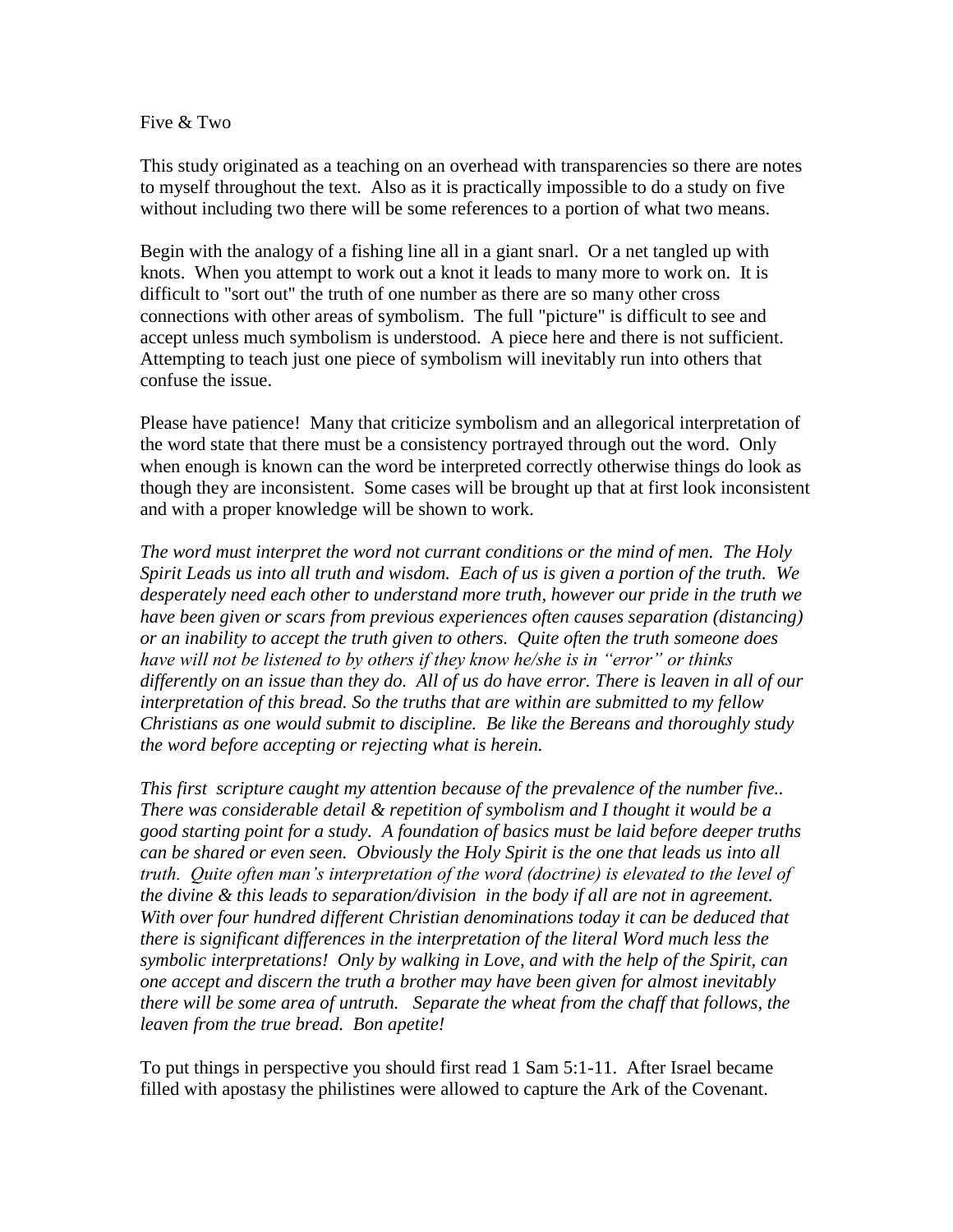There were five philistine rulers that ruled over five philistine cities. As the ark went from city to city people died and many were afflicted with tumors. Plagues of rats also descended upon the people.

# 1 Sam 6:4 & 1 -15

6:1 When the ark of the LORD had been in Philistine territory **seven** months, 2 the **Philistines** called for the priests and the diviners and said, "What shall we do with the ark of the LORD? Tell us how we should send it back to its place." **(Now why did they want to get rid of it?)**

3 They answered, "If you return the ark of the god of Israel, do not send it away empty, but by all means **send a guilt offering** to him. (**An admission of uncleanness?**) Then you will be **healed**, and you will know why his hand has not been lifted from you."

*Guilt offering of the Old Testament = modern repentance?* And with repentance we receive the blood of Christ that lifts wrath from us. Note at the beginning the seven months, this indicates a time of completion or a time when payment is completed for. Something is being finished here.

4 The Philistines asked, "**What guilt offering** should we send to him?" They replied, "**Five gold tumors and five gold rats**, according to the **number** of the Philistine rulers, because the same plague has struck both you and your rulers. *(tumors and rats = uncleaness or sin).* 

5Make models of the tumors and of the rats that are **destroying the country**, and pay honor to Israel's god. Perhaps he will lift his hand from you and your gods and your land. *(An admonition of sin = repentance) Repentance than should lead to forgiveness thence the removal of the plague. An act of repentance is a righteous act as viewed by our Lord. This act can only come about by the Holy Spirit enabling us. For a Christian, after repentance, our sin is covered with the blood. Consider this, the gold (righteous) covering above that conceals these unclean objects is given by the grace of our Lord's substitutionary sacrifice on the cross.* 

6 **Why do you harden your hearts** as the Egyptians and Pharaoh did? When he treated them harshly, did they not send the Israelites out so they could go on their way?

*The ark of the Lord contained the Law*. The Law exposes, accuses, condemns, and kills in the wrong hands. Moses and Israel were given the law and attempted to live by it and found it impossible. I submit to you that Israel was the Lord's first bride. Due to her apostasy she had to be divorced. The type in scripture for this comes from Hosea's marriage and subsequent divorce of Gomer. The modern day church (the gentile bride) lives by grace alone and most certainly should give grace during this age. The law is held in abeyance by the blood of Christ. This does not mean that we as Christians can sin without being punished for it. Eventually Israel will be on the auction block and will be bought back by the Lord as was Gomer purchased back by Hosea.. Today these two, the Jew and Messianic Gentile, stand separately, however one day they will join and be one in Christ. The *Gentile portionf of the bride and Hebrew portion of the bride (Grace and*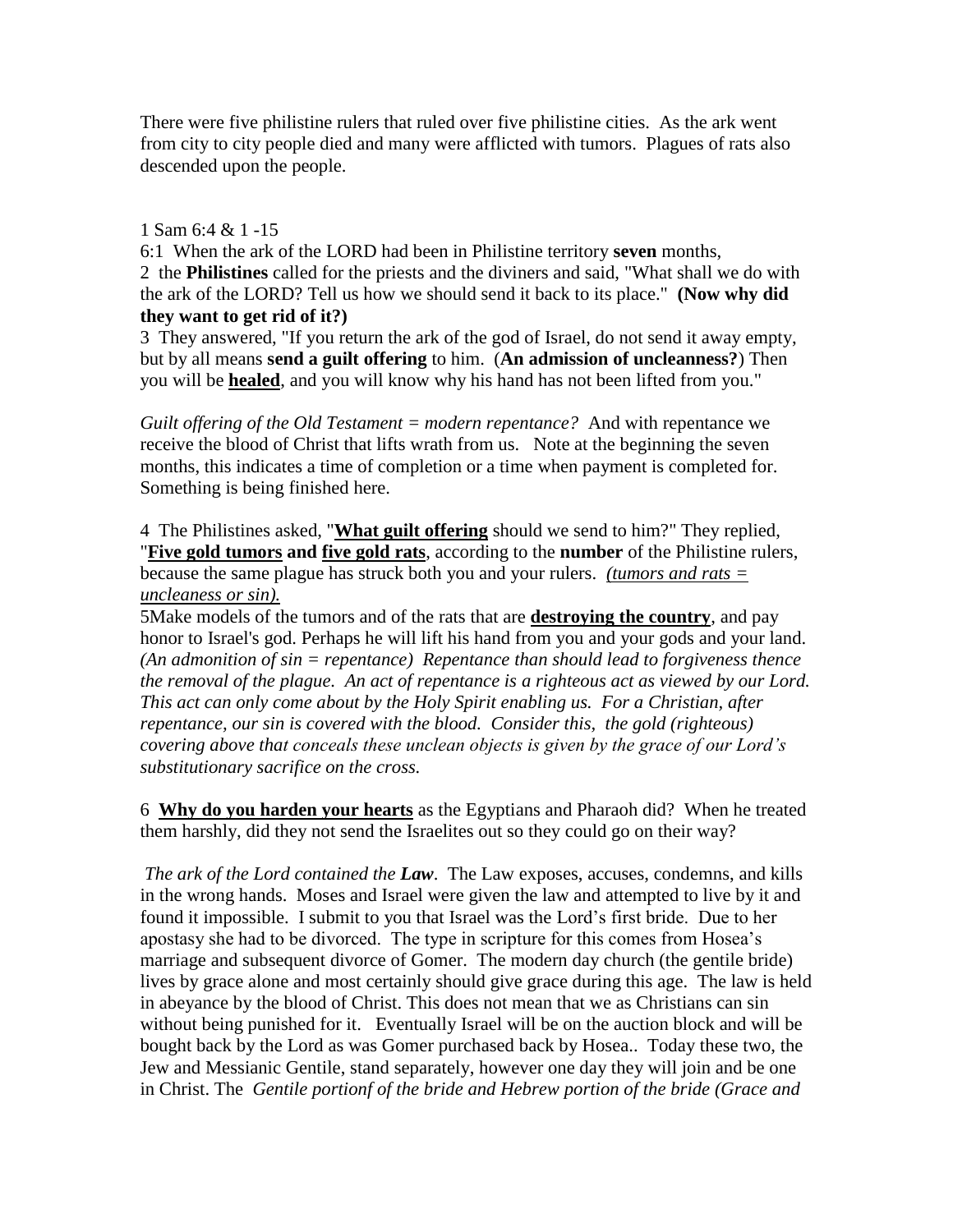*Law) will be incorporated into one individual*.

7 "Now then, get a **new** cart ready, with **two** cows that have calved and **have never been yoked**. *(Law & Grace working together. This is a new thing!)* Hitch the cows to the cart, but take their calves away and pen them up. (*The yoke can only be Christ holding these two together as they are diametrically opposed.)*

8 Take the **ark of the LORD** and put it on the cart, and in a chest beside it put the gold objects you are sending back to him as a guilt offering. Send it on its way,

9 but keep watching it. If it goes up to its own territory, toward **Beth Shemesh**, then the LORD has brought this great disaster on us. But if it does not, then we will know that it was not his hand that struck us and that it happened to us by chance."

10 So they did this. They took two such cows and hitched them to the cart and penned up their calves.

11 They placed the ark of the LORD on the cart and along with it the chest containing the gold rats and the models of the tumors.

12 Then the cows went straight up toward **Beth Shemesh**, keeping on the road and lowing all the way; they did not turn to the right or to the left. The rulers of the Philistines followed them as far as the border of Beth Shemesh. *(lowing denotes contentedness)*

13 Now the people of Beth Shemesh were harvesting their wheat (*its harvest time, quite possibly the end of this age)* in the valley, and when they looked up and saw the ark, they **rejoiced** at the sight. (*Can you imagine the joy the Jews will have when they finally recognize that their ark of the covenant is Jesus Christ!) (We live under a new covenant, one of Grace.)*

14 The cart came to the field of **Joshua** of Beth Shemesh, and there it stopped beside a **large rock**. The people chopped up the wood of the cart and **sacrificed** the cows as a burnt offering to the LORD. *( Yes we will be on that sacrificial alter in the end days!)* 15 The Levites took down the ark of the LORD, together with the chest containing the gold objects, and **placed them on the large rock**. On that day the people of Beth Shemesh offered burnt offerings and made sacrifices to the LORD.

16 The **five** rulers of the Philistines saw all this and then returned that same day to Ekron.

17 These are the gold tumors the Philistines sent as a guilt offering to the LORD--one each for Ashdod, Gaza, Ashkelon, Gath and Ekron.

18 And the number of the gold rats was according to the number of Philistine towns belonging to the five rulers--the fortified towns with their country villages. The **large rock**, on which they set the ark of the LORD, **is a witness** to this day in the field of Joshua of Beth Shemesh.

*The ark of the Lord had been with the Philistines for seven months and the Philistines were afflicted with boils and rats. Seven denotes that a payment has been made for completeness. Something here is being completed. Skin diseases and rats were considered very "unclean" by the Hebrews. The presence of the ark caused the uncleaness to become evident, judged? When we read the Word does it not show us, as a mirror does, our uncleaness? They were told to send a "guilt" offering. Repentance? An acknowledgement of uncleaness! This "might" secure forgiveness and the plague would be taken away.*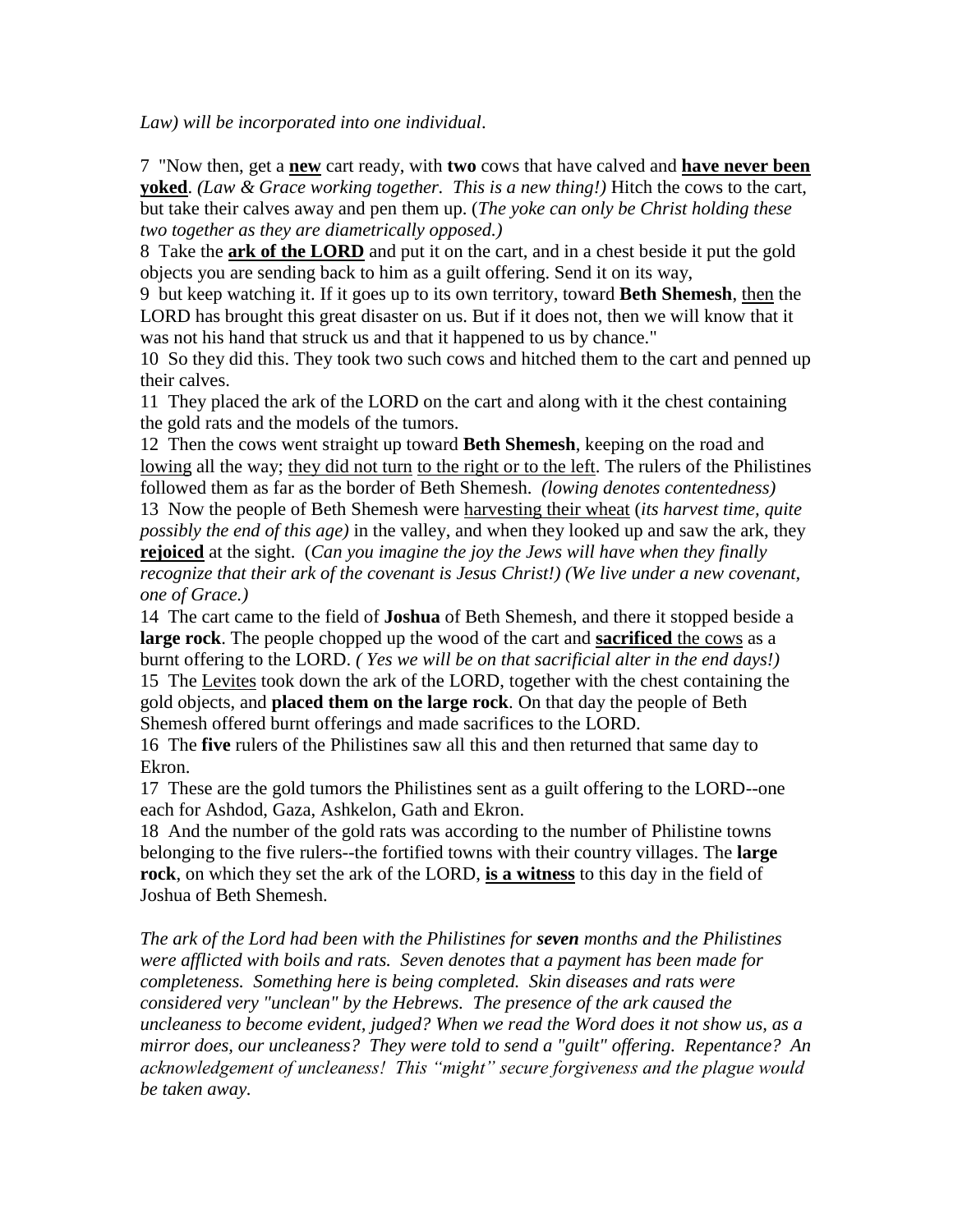*The guilt Offering - "Five gold tumors and five gold rats, according to the number of the Philistine rulers, because the same plague has struck both you and your rulers. So far five has marked unclean objects, people, & unclean cites.*

# *A study of gold should also be done to better understand the above.*

*Gold = righteousness, faith, even both? These unclean things become covered with something clean to hide the uncleaness? Doesn't Christ's Blood secure for us that pure conscience before God and isn't it through faith? As we (gentiles like the Philistines) are approached by the law and see our wretched condition do we not look about for relief or a way out? Once the cross is offered to us and the blood that covers our sin, don't we gladly reach for it and give thanks for it? Here we have two things working for us, law & grace. Two things diametrically opposed to each other work together for a person's salvation. How would we know what sin was without the law? Grace takes advantage of the effect of the law by offering us the only way out that is acceptable to our lord and King. Perhaps the two cows represent both portions of the bride of the Lord functioning to pull a new cart (salvation) which contains an admonition of sin (the five tumors and five rats). Now then why the gold? Could this be what happens to us after we repent and ask for forgiveness? The blood of Christ makes us righteous in the sight of our Father. Our faith that it is sufficient for our salvation is precious in his sight. His imputed righteousness becomes like gold in his eyes. We receive a new skin (covering) so to speak. Now then, a study of Satan's taunt in Job would be interesting. Remember his statement "skin for skin!" Do you notice where the five tumors and five rats were placed? The cows took these things to that great rock beside which Joshua was standing.*  In the Old Testament the name Joshua means the same as the name Jesus. Did you not lay your sin on Christ as the tumors and rats were laid on this great rock? Did not *Christ become sin for you? I submit to you that what you have read above is a type of what the Lord had in mind many years in the future for we gentiles once old apostate Israel rejected Him at His first advent as Messiah. Could it be the Philistines are a type of the gentiles during this age? When you present the gospel to someone it is the smell of*  death to those who will not accept the grace that Christ purchased for them. However if *they accept the gift of the cross they are given life. Interestingly enough notice the cart was broken up and used for wood. The two cows after giving up their calves and contently lowing were slaughtered as a sacrificial offering. Does that sound fair? Was it fair that Christ died for you? Not at all, but we as Christians are expected to also give up our lives that have been bought by Christ. We are not our own as we were bought and paid for by Christ.*

*Have you given up much to work for Christ? Are you contented like a lowing cow as you perform the work of Christ? Remember the 12 apostles were for the most part sacrificed on an altar. It is quite possible at the end of this age another great sacrifice will be made by these two "cows". Remember those two witnesses in Revelation? The bride is no better than the groom. And what will she purchase if she does so?*

*Bring in Satan and his boast as well. Note the number of I wills.*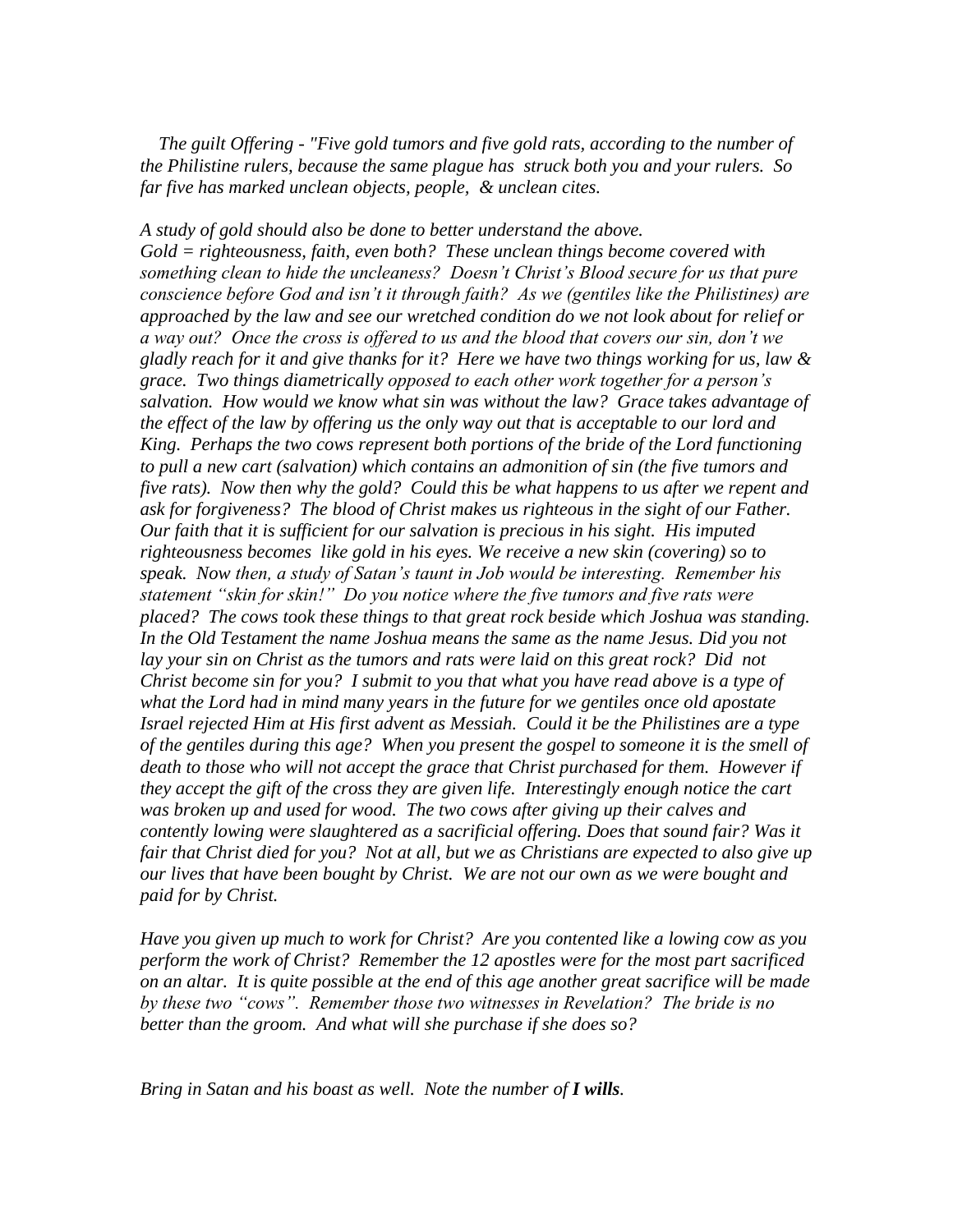KJV Isa14: 12-14

12 How art thou fallen from heaven, O Lucifer, son of the morning! how art thou cut down to the ground, which didst weaken the nations!

13 For thou hast said in thine heart**, I will** ascend into heaven, **I will** exalt my throne above the stars of God: **I will** sit also upon the mount of the congregation, in the sides of the north:

14 **I will** ascend above the heights of the clouds; **I will** be like the most High.

*Do you notice that this unclean individual uses five "I wills". Coincidence?*

*A prophecy by Isaiah regarding the Assyrian King Sennacheribs' fall. A tool for punishment is always destroyed by the Lord when the tool has done its work.*

2 Kings 19:23 as well as Isaiah 37:24

22 Who is it you have insulted and blasphemed? Against whom have you raised your voice and lifted your eyes in pride? Against the Holy One of Israel!

23 By your messengers you have heaped insults on the Lord. And you have said, "With my many chariots **I have** ascended the heights of the mountains, the utmost heights of Lebanon. **I have** cut down its tallest cedars, the choicest of its pines**. I have** reached its remotest parts, the finest of its forests.

24 **I have** dug wells in foreign lands and drunk the water there. With the soles of my feet **I have** dried up all the streams of Egypt."

(*Like a tree drinking water with its roots by a river) Is this why we are to take off our sandels when standing on holy ground. Are we all not trees with roots that should reach for the living water provided by our God?*

*(please note this is in relation to a giant tree planted by a stream with its roots drinking in water of which there are two kinds, truth and lies) Remember the river spewed out by Satan in Rev.? It was drunk up by the "earth" and not the woman that was hidden. The "tree" above drinks with the soles of its feet of unclean water, the waters of Egypt.*

*The use of "I" five times may be a mark of intense pride and seems to be used to mark an evil man, satan, an evil thing a man does, or something given to a man to make him look evil. Sinful/unclean?* . *So far there is a consistency in the meaning of five. Lets take a look at the Philistine champion Goliath.*

1 Sam. 17 :4-7

4 A champion named Goliath, who was from Gath, came out of the Philistine camp. He was over nine feet tall*. (the number here has been translated into feet and no longer is relevant!) Actually he was a little over 6 cubits tall and that six marks iniquity!* 5 He had a **bronze** helmet on his head and wore a coat of scale armor of **bronze** weighing **five thousand** shekels ;

6 on his legs he wore **bronze** greaves, and a **bronze** javelin was slung on his back.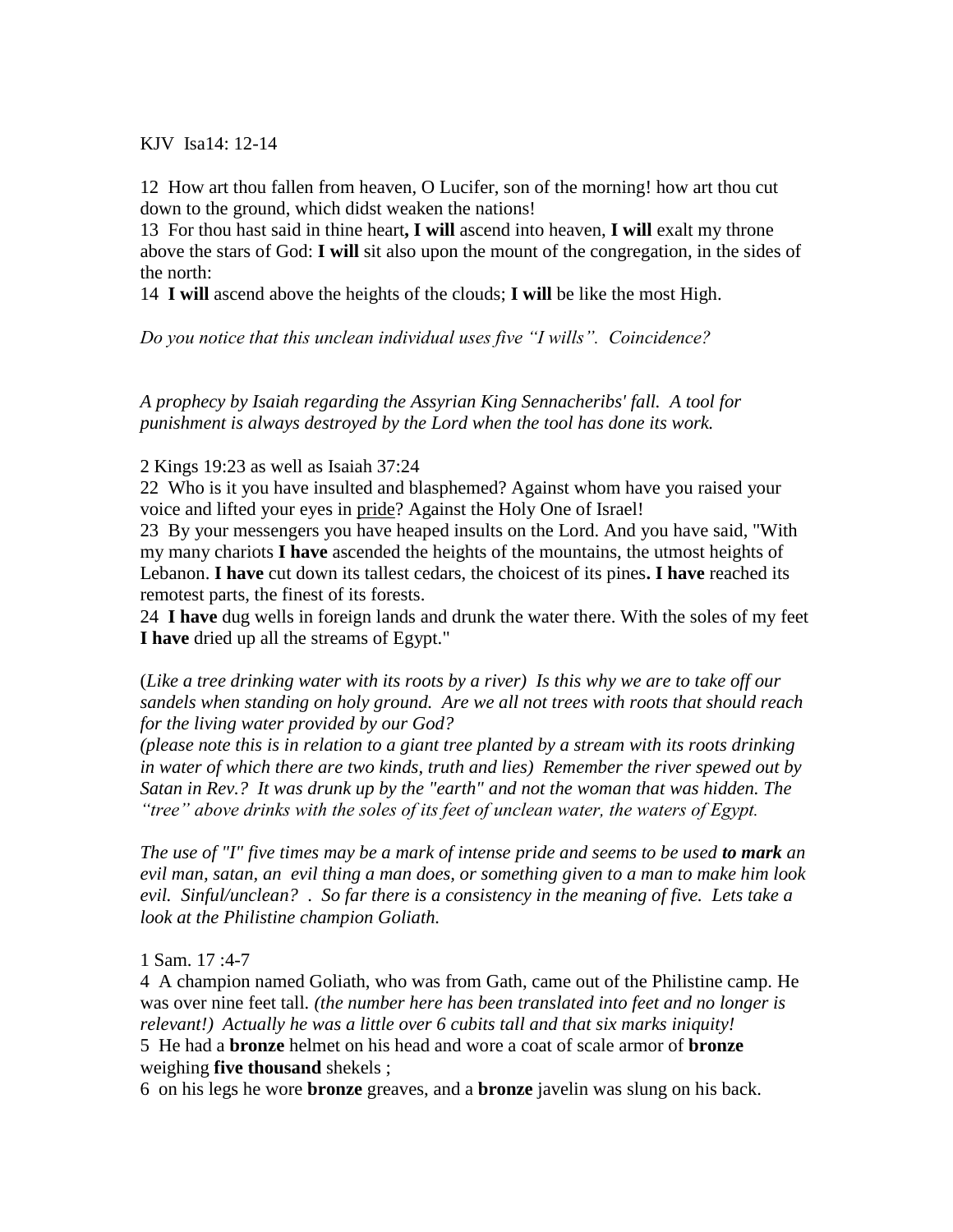7 His spear shaft was like a weaver's rod, and its **iron** point weighed six hundred shekels.

In this picture of Goliath the number five thousand is associated with the metal bronze. For lack of time please allow me to say that this metal is always associated with judgement. Here we have an unclean individual judging the Lord's people due to their uncleanness. Any multiple of an ordinal number like five thousand always points back to the original number, in this case five. Five thousand by itself indicates our Lords willingness to have uncleanness destroyed. Also note that the spear point was iron. Iron is associated with justice. We people that have been bought by the blood have not suffered judgement nor the justice due us. Six hundred denotes one who holds in bondage to iniquity. All scriptural types identify this individual with actions of unrestrained law destroying unclean people. Lucifer after becoming Satan is much like Goliath in his thinking and actions.

# *Now what did David do with this individual?*

## 1 Sam. 17:40 –

40 Then he took his staff in his hand, chose **five** smooth stones from the stream, put them in the pouch of his shepherd's bag and, with his sling in his hand, approached the Philistine.

David selected **five** smooth stones to use against Goliath. Only one was used however. Now the question is what could these stones represent? I believe as this study proceeds the reader will come to that conclusion on his own. But if not let me give you a hint… Jesus gave himself the number five in scripture…… and you might say he was a perfect spotless lamb…. Yes without blemish. Lets continue. But again what did you lay on Him? So if Jesus was willing to have that which is indicated by the number five laid on Him for your sake then perhaps David who is a type of the suffering servant of the cross was also willing to pick up what five means to disarm the one who renders justice after judgment.

#### 1 Sam 21: 3 - 4

3 Now then, what do you have on hand? Give me **five** loaves of bread, or whatever you can find."

4 But the priest answered David, "I don't have any ordinary bread on hand; however, there is some **consecrated bread** here--provided the men have kept themselves from women."

*When you take communion do you not consecrate yourself by considering if you have any unconfessed sin? Again we see five here to be fed to the hungry men belonging to David. Some scholars see David as a type of the "bloody Christ" a man of blood that would destroy evil. Has our Jesus destroyed evil in you?* 

 $5 + 2 =$  Is there a difference from just 5? Together they add up to 7. Seven indicates a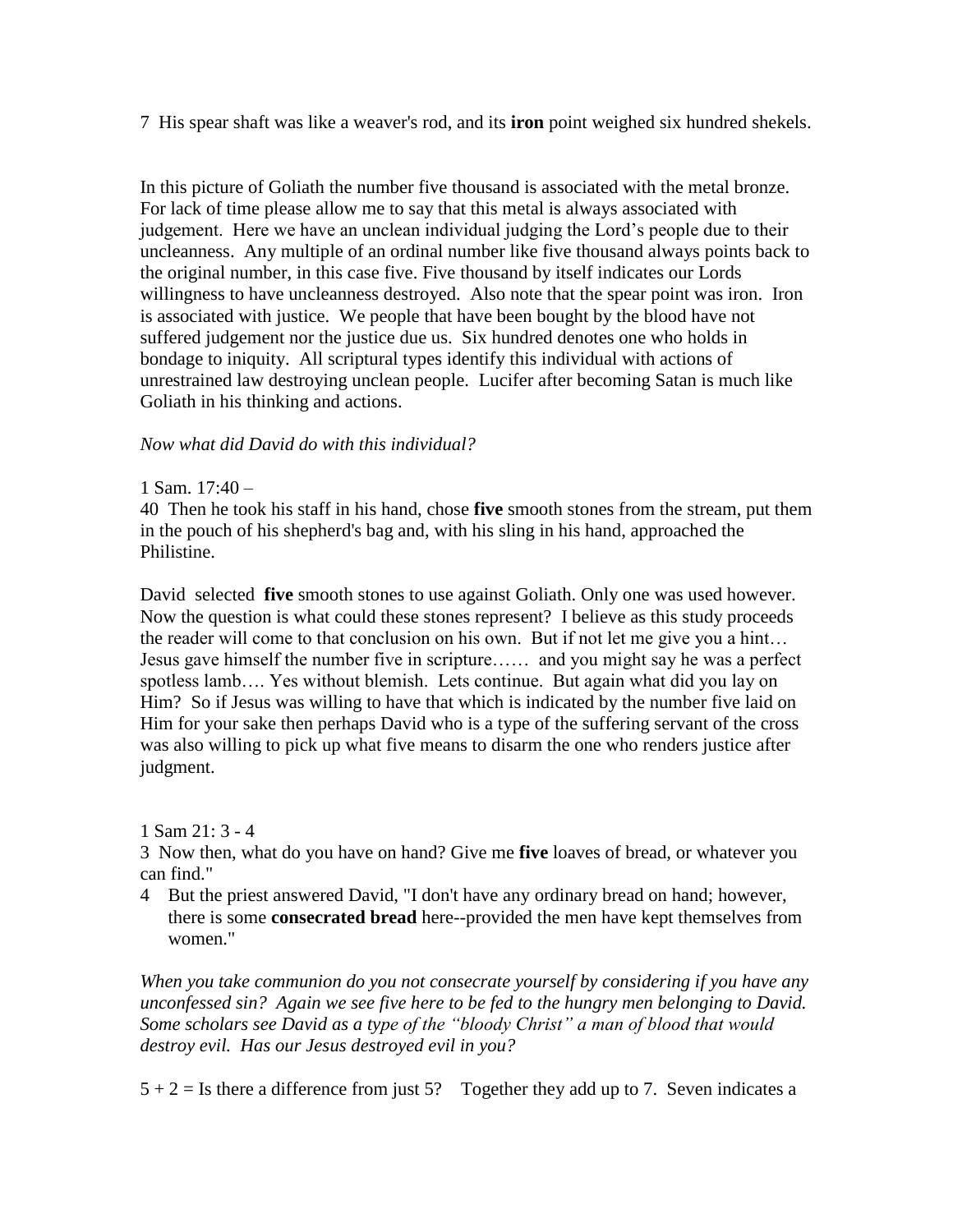time of completion or a work completed?

# 1 Kings 6: 31 - 33

31 For the entrance of the inner sanctuary he made doors of olive wood with **five-sided** jambs. *(this is the Holy of Holies)*

32 And on the **two** olive wood doors he carved cherubim, palm trees and open flowers, and overlaid the cherubim and palm trees with beaten gold.

33 In the same way he made four-sided jambs of olive wood for the entrance to the main hall.

Please note in the above to get into the holy of holies you had to pass through 5 associated with 2. This temple was built by Solomon for the Lord. There is a great deal here I would like to cover but due to the scope of this study I cannot. What allowed you access to the holy of holies? Remember the curtain that was ripped from the top to the bottom so that you might dare talk directly to God? Was it not the body of Christ broken for you & then there was the individual or individuals that were instruments to give you the plan of salvation. Ah yes the two, sort of like the cows again. More on this later in a future book.

# *Abigail interceded for David to prevent David and his men from killing Nabal.*

# 1 Sam 25:18

17 Now think it over and see what you can do, because disaster is hanging over our master and his whole household. He is such a wicked man that no one can talk to him." 18 Abigail lost no time. She took **two** hundred loaves of bread, **two** skins of wine, **five** dressed sheep, **five** seahs of roasted grain, a hundred cakes of raisins and **two** hundred cakes of pressed figs, and loaded them on donkeys.

19 Then she told her servants, "Go on ahead; I'll follow you." But she did not tell her husband Nabal.

20 As she came riding her donkey into a mountain ravine, there were David and his men descending toward her, and she met them.

21 David had just said, "It's been useless--all my watching over this fellow's property in the desert so that nothing of his was missing. He has paid me back evil for good.

*Note she points out that it was the Lord that kept David from avenging himself*, this is Grace! She was an agent of Grace for David and was used by the Lord to accomplish this. The Lord did not allow, in this case, David to take vengeance. So much for totally free will! Notice what Abigail says to David in the following scriptures.

# 1 Sam 25:29 - 31

29 Even though someone is pursuing you to take your life, the life of my master will be bound securely in the bundle of the living by the LORD your God. But the lives of your enemies he will hurl away as from the pocket of a sling.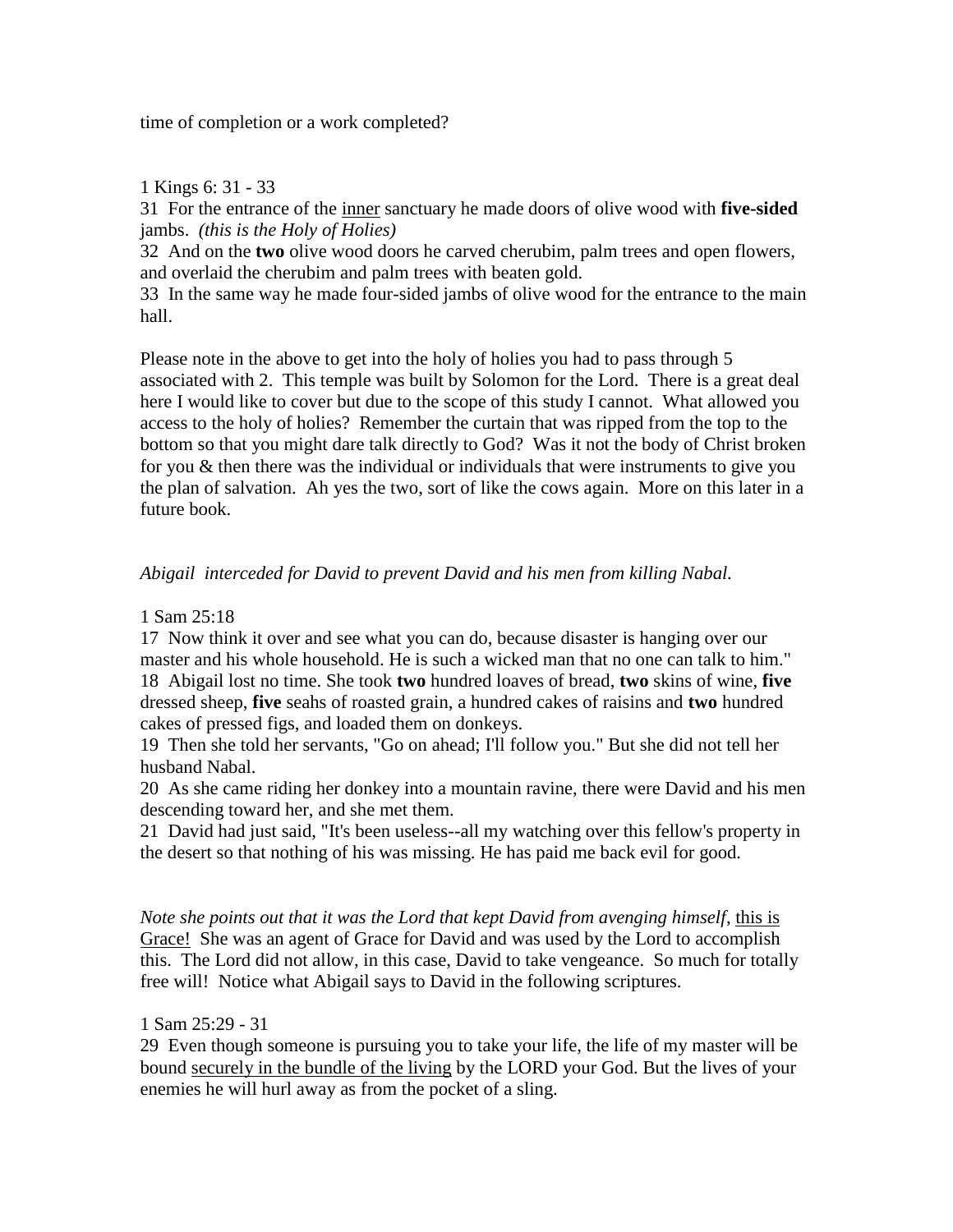30 When the LORD has done for my master every good thing he promised concerning him and has appointed him leader over Israel,

31 my master will not have on his conscience the staggering burden of needless bloodshed or of **having avenged himself**. And when the LORD has brought my master success, remember your servant."

32 David said to Abigail, "Praise be to the LORD, the God of Israel, who has sent you today to meet me.

33 May you be blessed for your good judgment and **for keeping me from bloodshed this day and from avenging myself with my own hands.**

The numbers associated with the food she brought seem to say grace is being provided to prevent this sin or uncleanness from becoming full blown in this set of circumstances.

Numbers 18:15-16

15 The first offspring of every womb, both man and animal, that is offered to the LORD is yours. But you must redeem every firstborn son and every firstborn male of unclean animals.

16 When they are a month old, you must **redeem** them at the redemption price set at **five** shekels of **silver**, according to the sanctuary shekel, which weighs **twenty** gerahs.

Five and twenty are associated with redemption and or salvation. A multiple of a number always points back at the ordinal number indicating something that is being done to enhance it or take care of implementing it. Silver throughout scripture implies redemption and or salvation. Here we have an unclean being redeemed with 5 & 20 plus silver. As two seems to indicate grace being given when associated with five twenty is felt, from another study, to indicate the intercession for mercy and grace.

1 Sam. 25:42 - *What would be the importance of her 5 maids?*

40 His servants went to Carmel and said to Abigail, "David has sent us to you to take you to become his wife."

41 She bowed down with her face to the ground and said, "Here is your maidservant, ready to serve you and wash the feet of my master's servants."

42 Abigail quickly got on a donkey and, attended **by her five maids**, went with David's messengers and became his wife.

The meaning of the above is very deep and difficult to explain without having had considerable experience in typology. She and all of hers are labeled unclean but nevertheless David still desires her and she is willing to serve Him in performing a cleansing of others. Let us suffice it to say that Jesus picked you when you were unclean and now should we not be willing to wash each other's feet as well as wash others in the spiritual sense that is? We wash them with the word do we not? Abigail could well be a type of one of the two. Yes one of the two cows that were willing to be a part of the Lord's plan of redeeming back those that were lost.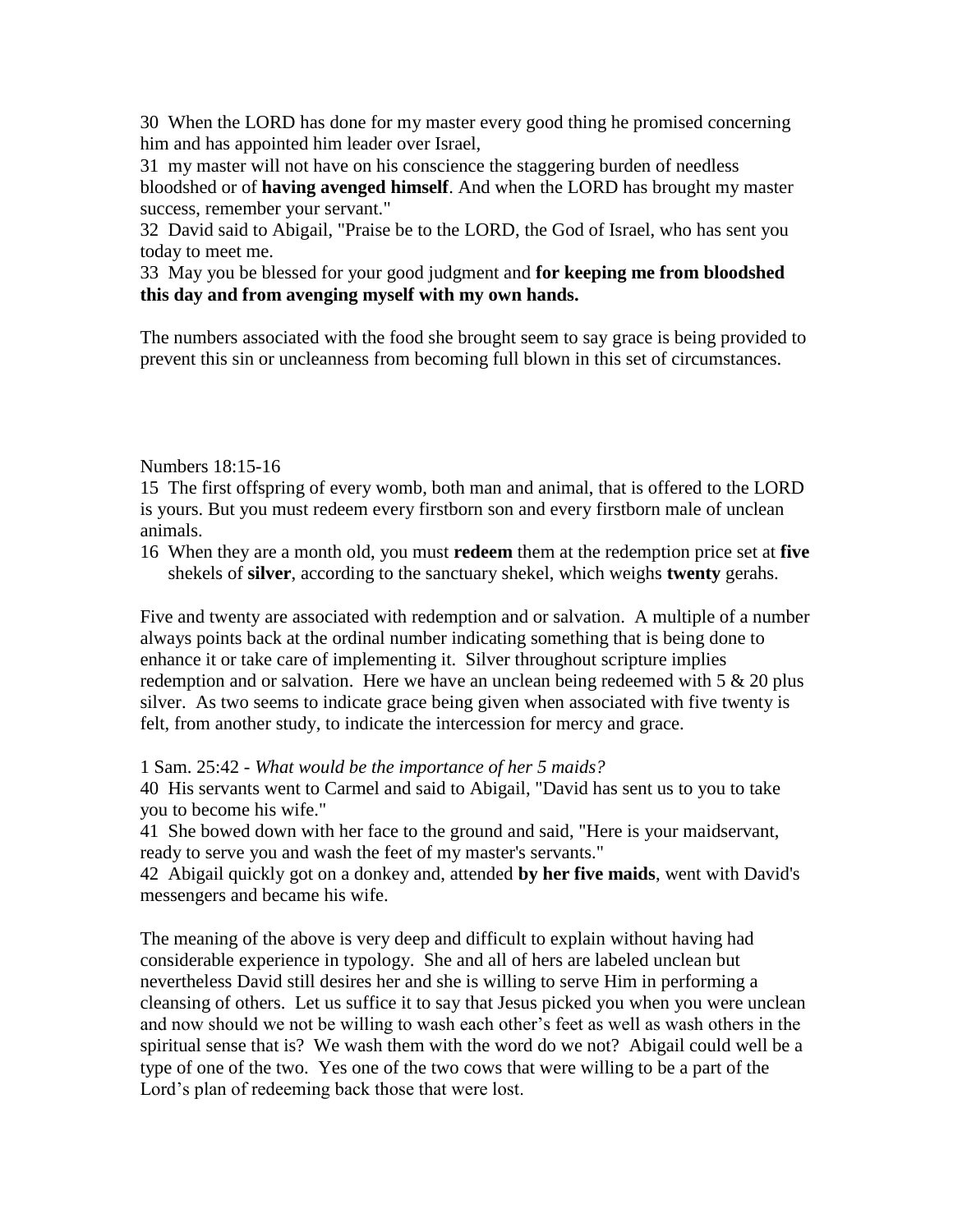To really appreciate the above a knowledge of Carmel and what it means in the scheme of things needs to be studied. The word Carmel does indicate a fruitful or productive place.

John 6:6-12

When Jesus looked up and saw a great crowd coming toward him, he said to Philip, "Where shall we buy bread for these people to eat?"

6 He asked this only to test him, for he already had in mind what he was going to do.

7 Philip answered him, "**Eight** months' wages would not buy enough bread for each one to have a bite!"

*Eight months' wages is an incorrect translation. It should read 200 dinari. Two hundred points to enhancing two. Two hundred marks those individuals(humans) that would intercede for grace and mercy.*

8 Another of his disciples, Andrew, Simon Peter's brother, spoke up,

9 "Here is a boy with **five small barley loaves** and **two small fish**, but how far will they go among so many?"

10 Jesus said, "Have the people sit down." There was plenty of grass in that place, and the men sat down, about **five thousand** of them.

11 Jesus then took the loaves, gave thanks, and distributed to those who were seated as much as they wanted. He did the same with the fish.

12 When they had all had enough to eat, he said to his disciples, "Gather the pieces that are left over. Let nothing be wasted."

13 So they gathered them and filled **twelve** baskets with the pieces of the **five barley loaves left over** by those who had eaten.

*My Grace is sufficient!? The substitutional sacrifice of the Lamb of God.* 

*Note that Jesus mentions that the true bread is given by the father and that He-Jesus is the bread of life.*. *Now why would Jesus associate himself with a number that seems to imply sin or uncleanness? What did you place on him when you were brought to repentance? That is right he became sin so that you might have life! It is amazing that on the next page he says he is the bread. The five loaves represent himself who is broken for all mankind and you know there is enough for all of us! Enough left over to fill twelve*  baskets. And if you only knew what twelve means. That would let you know what the end *result of all of this work of our Lord will result in. Twelve in the word is saying that the wages of Christ, what he paid for us on the cross, was sufficient to provide all of us belonging to the gentile bride sufficient food to eat to result in our salvation and also for all future generations up to and including those at the end of the age for the production of a bride for him clean enough that she might become one with him?*

John 6:33-35

32 Jesus said to them, "I tell you the truth, it is **not Moses** who has given you the bread from heaven, but it is **my Father** who gives you the **true bread from heaven**. 33 **For the bread of God is he who comes down from heaven and gives life to the world."**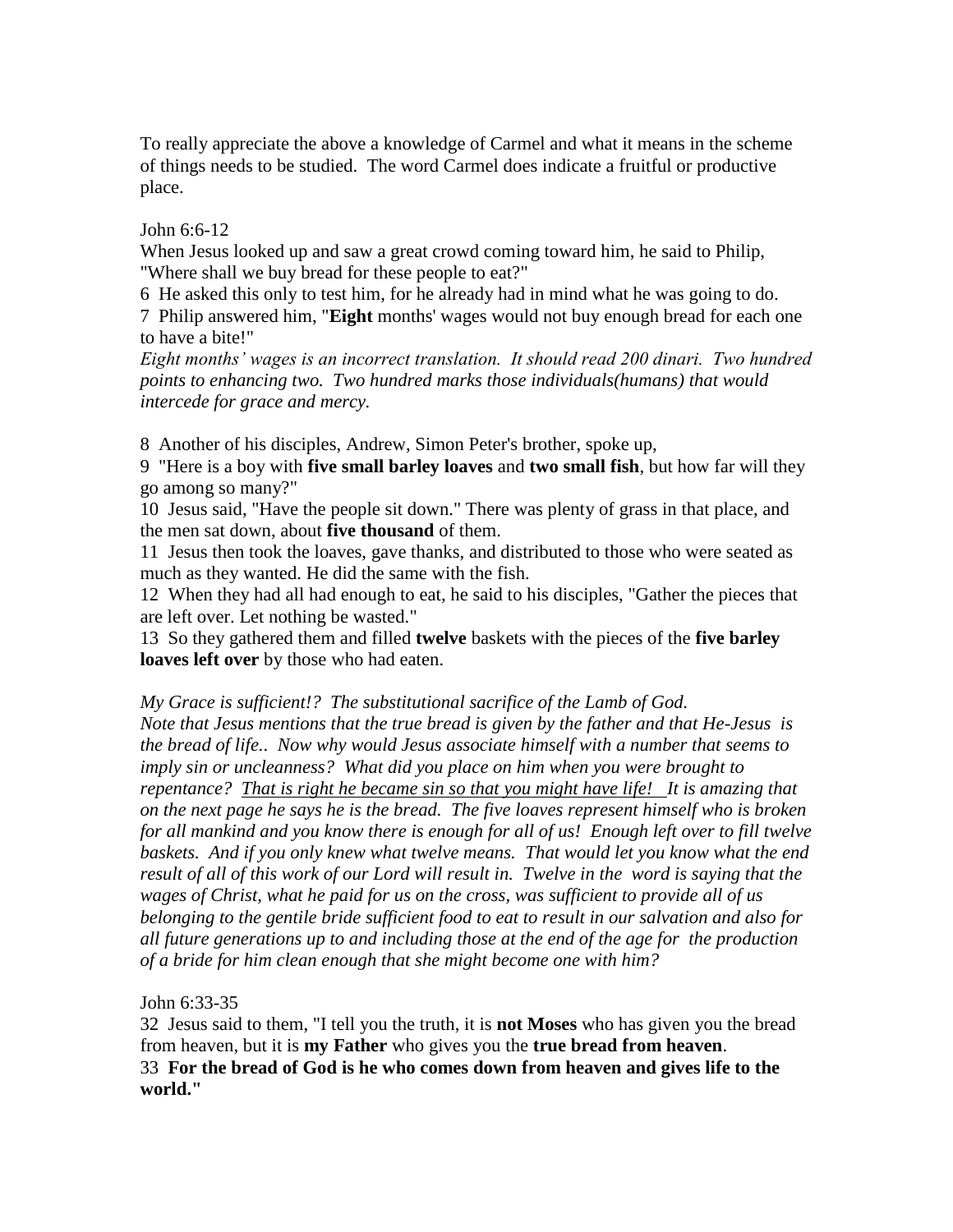34 "Sir," they said, "from now on give us this bread."

35 Then Jesus declared, "**I am the bread of life**. He who comes to me will never go hungry, and he who believes in me will never be thirsty.

Only when five is associated with two does it seem to imply grace is being given! So what is this good for? Eschatological interpretations! Do you really want to know what Revelations says or Ezekial, Daniel, and many of the lessor prophets? Do you really want to know the price we must pay at the end of this age? Or what we will purchase? Do you want to know the truth? Will you be satisfied with the "old wine" and refuse the "hidden manna"?

# *Does 5 by itself mark a sinful individual? Bring in Joseph & his coat.*

## Genesis 45:5-7

.

5 And now, do not be distressed and do not be angry with yourselves for selling me here, because it was to save lives that God sent me ahead of you.

6 For **two** years now there has been famine in the land, and for the next **five years** there will not be plowing and reaping.

7 But God sent me ahead of you to preserve for you a remnant on earth and to save your lives by a **great deliverance**.

 *Could Joseph be a type of Christ in the end days revealing himself to Israel during the tribulation period? Do you remember that wonderful beautiful coat the father gave Joseph? When his brothers told the father he was dead did they not take the coat to him with blood on it? Consider this that coat could well be the corporate bride, all of us, with his blood on us. The father looked at it and knew his son had died. A study of the 12 colorful stones on the breastplate of the high priest would explain that many colored coat and its significance.* 

# *Bring in Daniel's seventh week. Use the 3.5 and the 3.5 and the Anti Christ.*

Possibly bring in the five fold serving of Benjamin and the subsequent making him look evil in the sight of his brothers and what it would accomplish.

Gen 43:34 When portions were served to them from Joseph's table, Benjamin's portion was **five** times as much as anyone else's. So they feasted and drank freely with him. Gen 44:1 Now Joseph gave these instructions to the steward of his house: "Fill the men's sacks with as much food as they can carry, and put each man's silver in the mouth of his sack.

Gen 44:2 Then put **my cup, the silver one**, in the mouth of the youngest one's sack, along with the silver for his grain." And he did as Joseph said.

Gen 44:3 As morning dawned, the men were sent on their way with their donkeys.

Gen 44:4 They had not gone far from the city when Joseph said to his steward, "Go after those men at once, and when you catch up with them, say to them, 'Why have you repaid good with evil?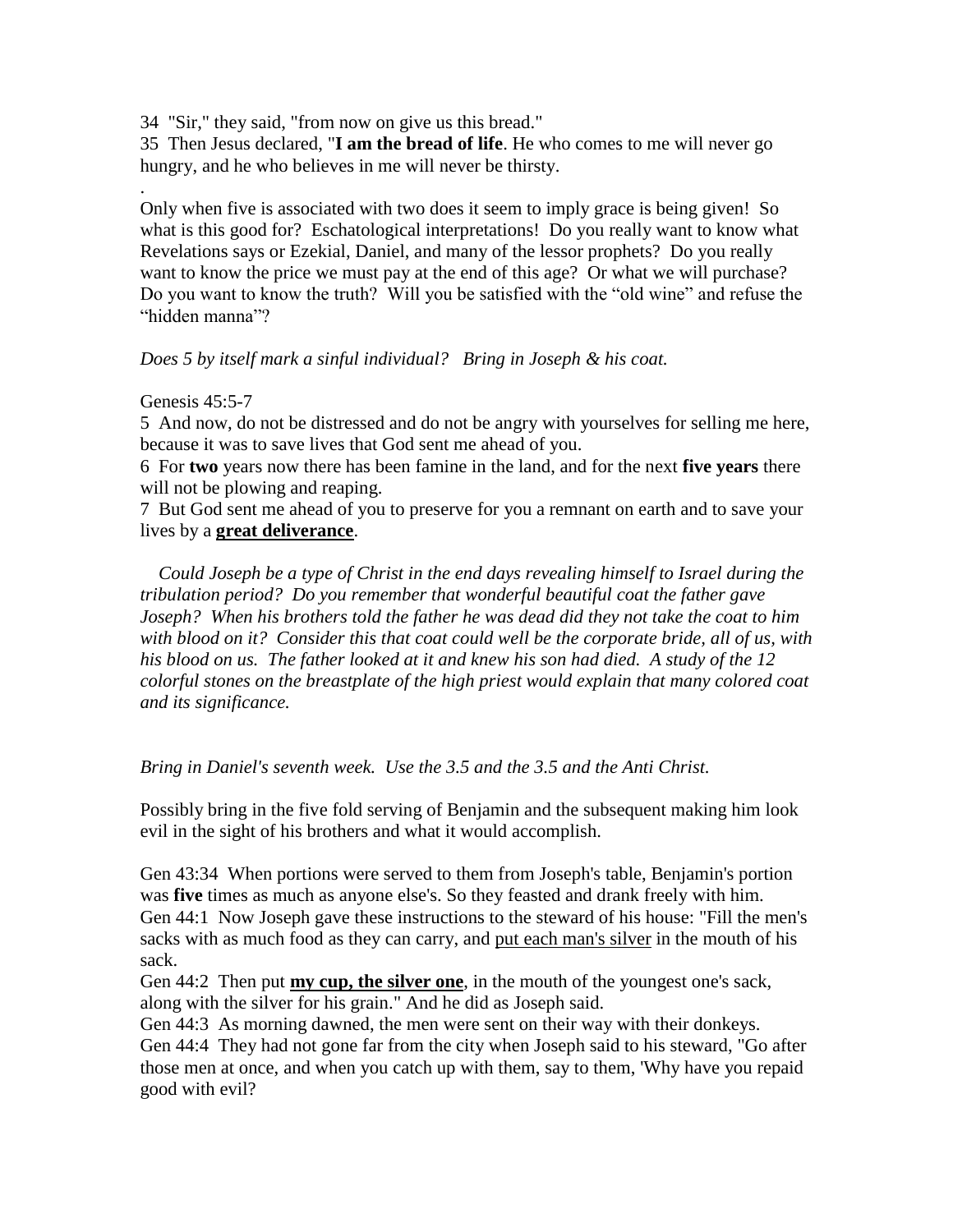Gen 44:5 Isn't this the cup my master **drinks from** and also uses for divination? This is a wicked thing you have done.'"

*Please just consider this for a moment, and I know it seems really far out, Benjamin is marked with five. He is made to look very sinful (unclean) in the above situation. The silver cup belonging to Joseph was found in Benjamin's sack. But what is the purpose? All of the brothers knew the father had lost one son from Rachael and knew the loss of the second would probably kill him. Remember silver is thought to stand for redemption/salvation. To put it bluntly: Joseph's death (Christ's death on the Cross) bought back the gentile bride and now Joseph (Christ) is preparing to reveal himself to the Jewish bride that he had divorced earlier. Benjamin was born of Rachael. As a matter of fact his birth killed Rachael. She called him child of my pain. Remember Jesus was born of Israel and the birth of the gentile church killed Israel, at least temporarily. Benjamin is thought to represent the gentile church. If this is correct then at the end of this age a portion of the church will be used in some way to bring back the divorced Jewish bride and reunite her with her husband. The gentile bride and the Jewish bride will become one in Christ and together…. Just what will they do?! The law and grace united under one head. A look in Revelation and the two prophets from the two candlesticks might be the answer if you could view them as corporate individuals. Remember the lady in scripture that had two sons and they were so destitute? They were told to get jars, lots of them and seal themselves in. They poured oil out and filled every jar to the brim. Could one of these two sons actually be the children of Israel grown up and now standing as one? I look as through a mirror darkly. This one is pretty hazy yet.*

*Let me point out something from inside the holy of holies from the temple that Soloman built for the Lord. And I personally believe much of Solomon'early life to be a type of the risen and reigning Christ during the next age. Please note this:*

*1 Kings 6:23*

23 In the inner sanctuary he made a pair of cherubim of **olive wood**, each ten cubits high. 24 One wing of the first cherub was **five** cubits long, and the other wing **five** cubits--ten cubits from wing tip to wing tip.

25 The second cherub also measured ten cubits, for the two cherubim were identical in size and shape.

26 The height of each cherub was ten cubits.

27 He placed the cherubim inside the innermost room of the temple, with their wings spread out. The wing of one cherub touched one wall, while the wing of the other touched the other wall, and **their wings touched each other** in the middle of the room. 28 He overlaid the cherubim with gold.

*If time permitted we could do a study of the change in numbers associated with the cherubim all through scripture. At this point let me just say if one of these is the completed Hebrew bride (the law) and the other is the completed Gentile bride (grace) then this is the only place where they actually face in the same direction and touch. The ark of the covenant is between them which has the mercy seat. Our Christ is where all*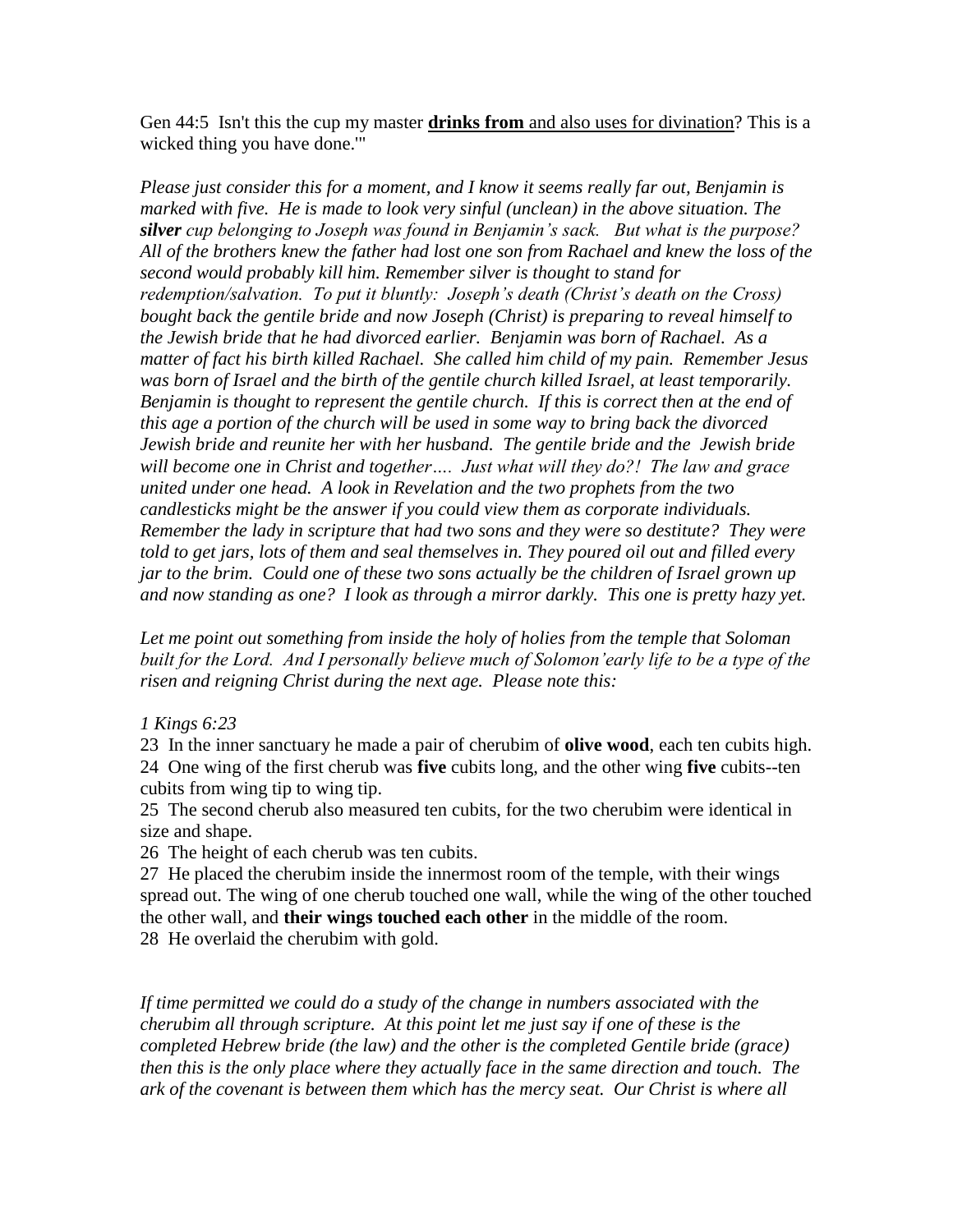*mercy is found. He contains both perfect Law and perfect Grace and so will the two that flank Him when we arrive at the very end of this age.* 

How about the 100 prophets during Elijah's time that hid in two caves, 50 in each.

1 Ki 18:1 After a long time, in the third year, the word of the LORD came to Elijah: "Go and present yourself to Ahab, and I will send rain on the land."

1 Ki 18:2 So Elijah went to present himself to Ahab. Now the famine was severe in Samaria,

1 Ki 18:3 and Ahab had summoned Obadiah, who was in charge of his palace. (Obadiah was a devout believer in the LORD.

1 Ki 18:4 While Jezebel was killing off the Lord's prophets, Obadiah had taken a hundred prophets and hidden them in two caves, fifty in each, and had supplied them with food and water.) *A possible allegory of those Christians & completed Jews that will be hidden at the beginning of Daniel's seventieth week like Elijah was hidden for a while. The will confront the antichrist at the proper time and will be martyred half way through the week but will be resurrected at the end of the week.*

Could these be the two candlesticks as noted in Revelation? Out of which come the two prophets? These two act as one. Could it be the leadership of the corporate gentilejewish bride working together to both condemn the unbelieving and save those that would come and accept the fact that Christ died for them? This is indeed deep calling to deep and it requires significant study to eat this tough meat.

Post Script:

This certainly looks as though it doesn't agree with the above. Read what proceeds so you can understand what is being done.

19 Then Joshua said to Achan, "My son, give glory to the LORD, the God of Israel, and give him the praise. Tell me what you have done; do not hide it from me."

20 Achan replied, "It is true! I have sinned against the LORD, the God of Israel. This is what I have done:

21 When I saw in the plunder a **beautiful robe from Babylonia**, **two** hundred shekels of **silver** and a **wedge of gold** weighing **fifty** shekels, I coveted them and took them. They are hidden in the ground inside my tent, with the silver underneath."

22 So Joshua sent messengers, and they ran to the tent, and there it was, hidden in his tent, with the silver underneath.

23 They took the things from the tent, brought them to Joshua and all the Israelites and spread them out before the LORD.

*Please note here we have two hundred shekels of silver and 50 shekels of gold. Salvation and righteousness! Will grace be given to this man? There is one thing different here.*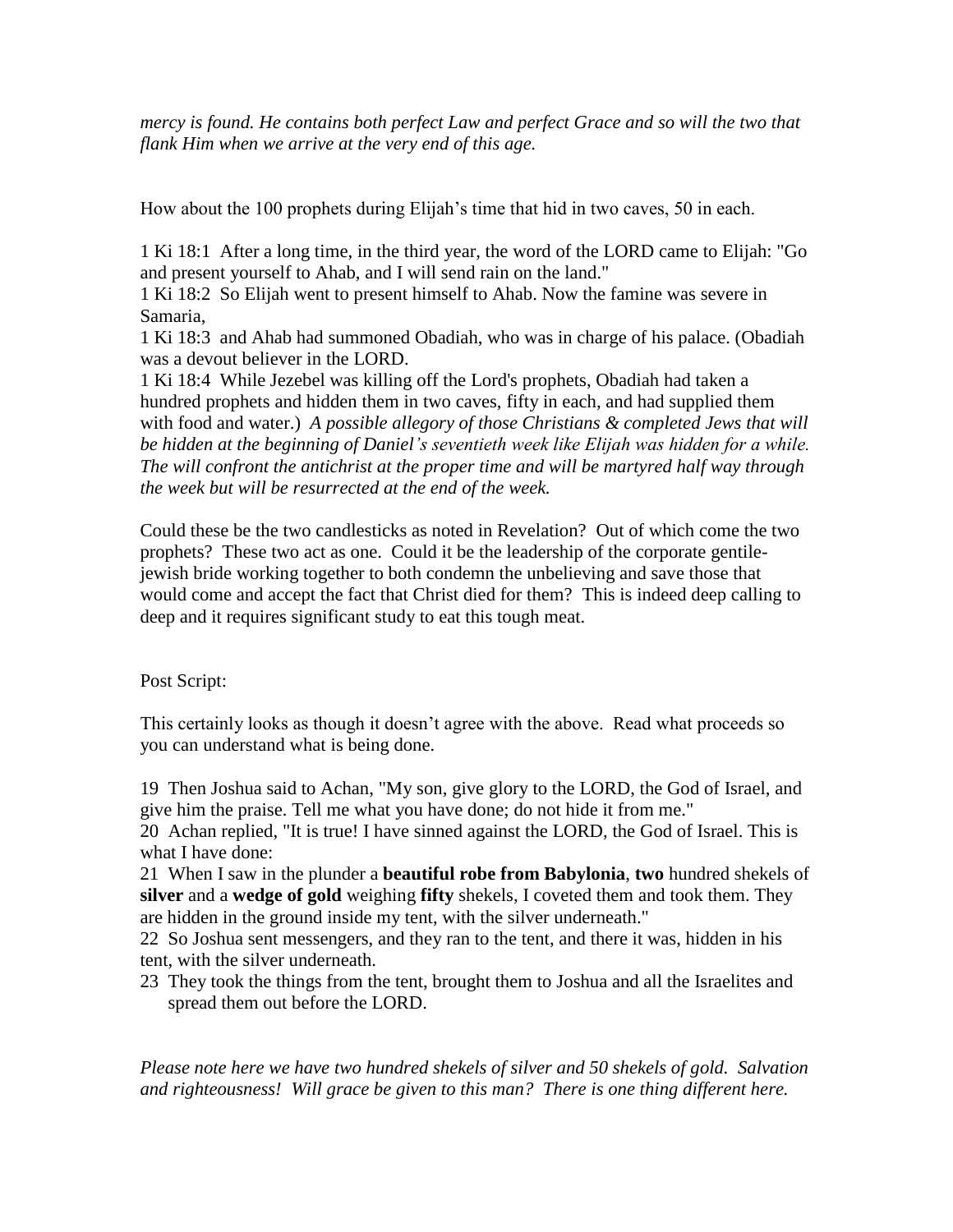*The Babylonian robe. Babylon is the antithisis of our Lord's kingdom, instead a covering of the blood of Christ is a covering of works or some other worldly religion. It is the kingdom of the enemy. Will money become his true fortress? There are so many ways that people can be deceived into believing that there are other gates to the father's heart. There is only one and if you have eaten from those five loaves and the two fish, you are now righteous in his sight and acceptable to enter through that five sided door jamb into the holy of holies where quite possibly you will be incorporated into one of those great Cherubum if he has so called you to that position.*

*Song of Songs 8:8 8 We have a young sister, and her breasts are not yet grown. What shall we do for our sister for the day she is spoken for?*

*9 If she is a wall, we will build towers of silver on her. If she is a door, we will enclose her with panels of cedar.*

*Some of us are walls – The Law We would keep the unclean away from His Holiness. Walls will have towers of silver built on them. What does this mean" Consider a legalistic wall being given a heart for the salvation of others. Towers gave warriors the ability to see far off. Silver always stands for redemption.*

*Some of us are doors – Grace Doors would allow those that are unclean into some of the inner courts where they do not belong. The old Hebrew priesthood used to bath in baths containing cedar chips that gave them a fragrance of cleanness. So then those that are unbalance in the area of grace, they will be door jambs of cedar so that they will be concerned and will be willing to wash those of the Lord so that they will be clean enough to enter into His inner courts.*

*Walls need doors and doors need walls. Both need balance in Christ.* 

# End of presentation.

*Other scriptures worth looking at.*

Ben 14:8, Gen 15:9, Gen 18:24 & 28, Gen 32:13 & 20 Exodus 26 two sides of five curtains. Fifty loops and fifty loops.

FIVE offerings upon the Alter of Sacrifice.

- 1. The Burnt Offering 4. The Trespass Offering
- 2. The Peace Offering 5. The Meat Offering
- 3. The sin Offering

Ephesians 4:11 - Apostles, Prophets, Evangelists, Pastors, Teachers.

Peter addresses his epistle to the saints scattered through five countries, and he mentions